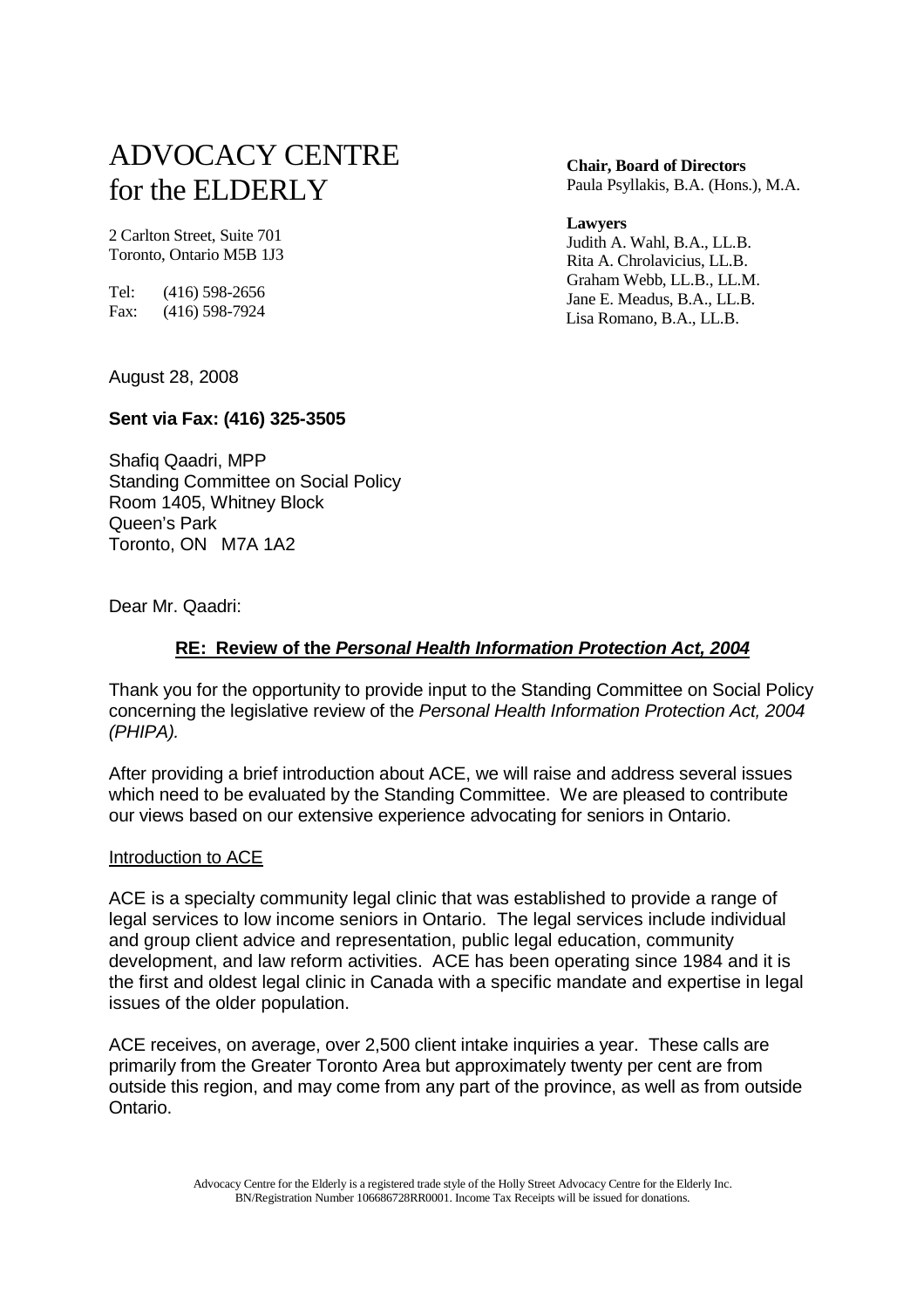The individual client services are in areas of law that have a particular impact on older adults. These include, but are not limited to: capacity, substitute decision-making and health care consent; end-of-life care; supportive housing and retirement home tenancies; long-term care homes; patients' rights in hospitals; and elder abuse. Clients regularly seek our advice on issues relating to personal health information.

# Lack of Understanding about PHIPA

Although an overarching purpose of PHIPA is to provide individuals with a right of access to personal health information about themselves, it is our common experience at ACE that PHIPA is not well understood by either health information custodians or the public, leading to a misunderstanding of the law. People are often not advised of their legal rights and face numerous barriers when they attempt to do anything connected to their records of personal health information.

The Standing Committee should review whether the law needs to be amended to require initial and ongoing training for health information custodians and whether new tools or methods should be developed to assist the public in understanding their rights. One easy way to disseminate information is for Community Care Access Corporations to be required to provide easy to understand brochures about PHIPA to residents upon admission to long-term care homes. The respective colleges and governing bodies of custodians should also be encouraged to better educate their members about PHIPA.

## Fees

PHIPA permits health information custodians to charge a reasonable cost recovery fee for providing access to an individual's personal health record although it also specifically permits a custodian to waive all or part of the fee associated with an access request. In other words, the custodian has discretion to set a fee that it feels is appropriate to the disclosure being made, taking into account such factors as the amount of staff time needed to assemble the information, as well as photocopy charges or the cost of other expenses, and the costs to deliver the information. Whether the fee charged is reasonable or not is a question for the Information and Privacy Commissioner to consider.

Professional regulatory bodies may provide guidance to custodians as to what amount is considered reasonable. For example, the College of Physicians and Surgeons of Ontario refers physicians to the Ontario Medical Association's Physician's Guide to Third Party and Other Uninsured Services with respect to charging fees. The recommended minimum rate for making copies of the first five pages of a person's record of personal health information is \$36.31 and \$1.41 for each subsequent page. The fees are even higher when the records pertain to psychiatric care; it is suggested that physicians charge \$48.57 for the first five pages and \$1.95 for subsequent pages.

Due to the discretion given to custodians to charge fees, the amount being charged varies widely across the province. Clients of ACE, for example, have been asked to pay as much as \$150 for a few pages. Such discrepancies prompted Ann Cavoukian, the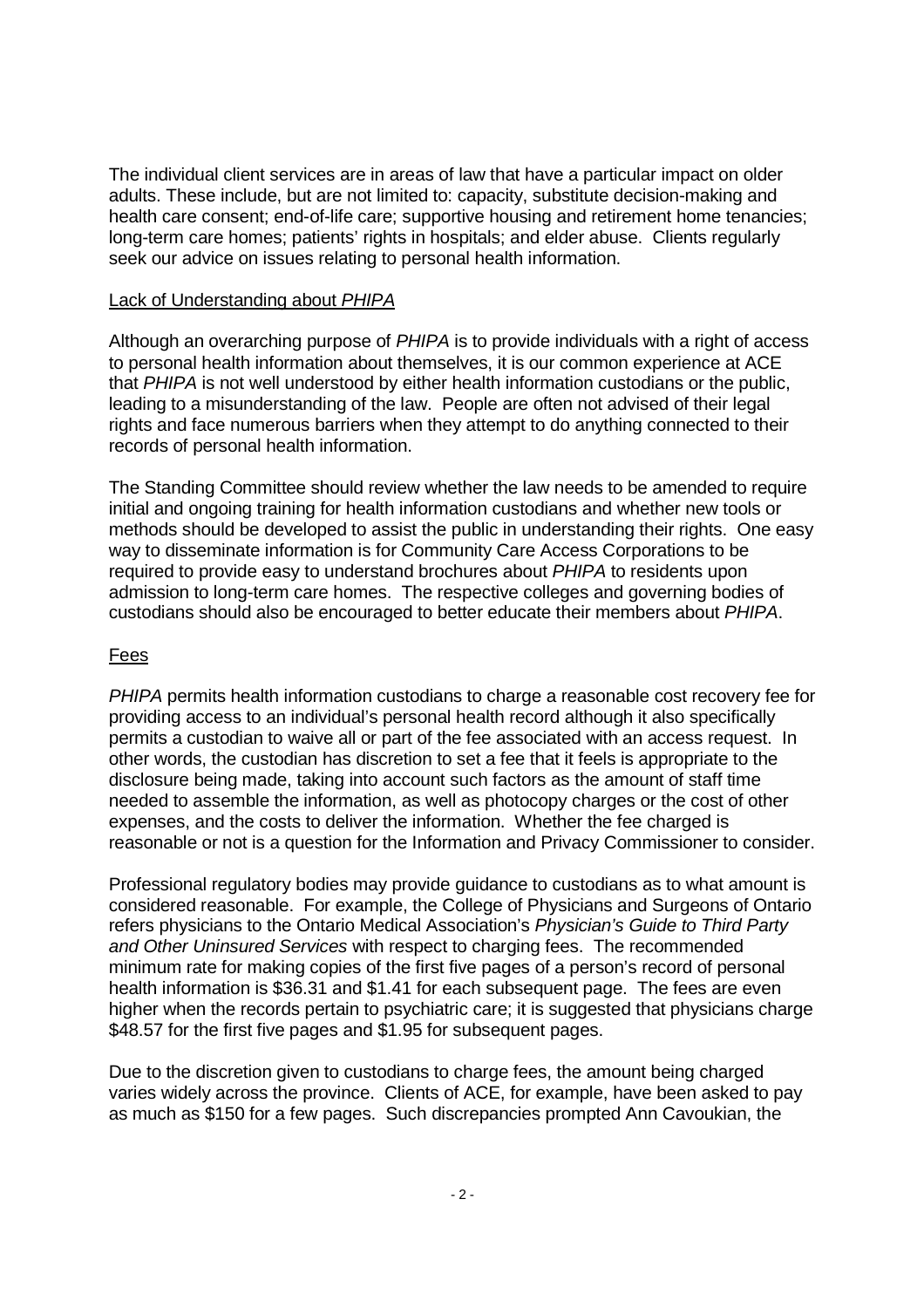Information and Privacy Commissioner, to ask the government to address the issue of fees through regulation. The Ministry of Health and Long-Term Care published a proposed regulation concerning fees, as well as other matters, in the Ontario Gazette on March 11, 2006 and invited stakeholder input. To date, however, there is no regulation in place.

The Office of the Information and Privacy Commissioner has mediated several complaints regarding the excessive fees being charged to obtain copies of health records. Generally, the matters were resolved and the parties agreed to pay 20 cents per page for a copy of the record.

ACE is of the opinion that a regulation should be passed as soon as possible in order to provide clarity and consistency. We agree with the outcome of those complaints resolved by the Office of the Information and Privacy Commissioner that custodians are permitted to charge individuals a maximum fee of approximately 20 cents per page. Alternately, if the information is stored on an electronic medium such as a DVD and the individual seeking the information is agreeable to receiving the information in this format, there should be a nominal flat fee in the range of \$5 to \$10. We do not feel it is appropriate to allow custodians to levy fees for reviewing or finding records unless there are extraordinary circumstances. If custodians maintain their records properly and follow good recordkeeping principles, the information should be easy to find and reproduce.

Since cost should not be a barrier to access to information, we believe that the regulation should specifically state that no fees shall be charged for low-income individuals, including those whose only income source is the Ontario Disability Support Program or a government pension.

#### Circle of Care

The "circle of care" is a phrase that does not appear in PHIPA but it is frequently used by custodians. It describes custodians and their authorized agents who are permitted to rely on an individual's implied consent when collecting, using or disclosing personal health information for the purpose of directing health care.

Custodians are broadly interpreting the phrase to include any custodian that they believe may potentially be useful in the care of one of their patients. For example, it is the norm, not the exception, for Community Care Access Corporations to unlawfully disclose information and hospital custodians to collect information in the context of patient discharge planning. Once a patient is designated by a physician as requiring long-term care, the local Community Care Access Centre is mandated by law to assist the patient (or the patient's substitute decision-maker, if he or she is incapable of consenting to admission to long-term care) to be placed in a long-term care home. Depending on the person's facility choices, placement might occur relatively quickly or it may take several months or years. Although the information about placement does not relate to health care (it merely consists of the names of the three long-term care homes where the person would like to live), this information, as well as the estimated wait time, is almost always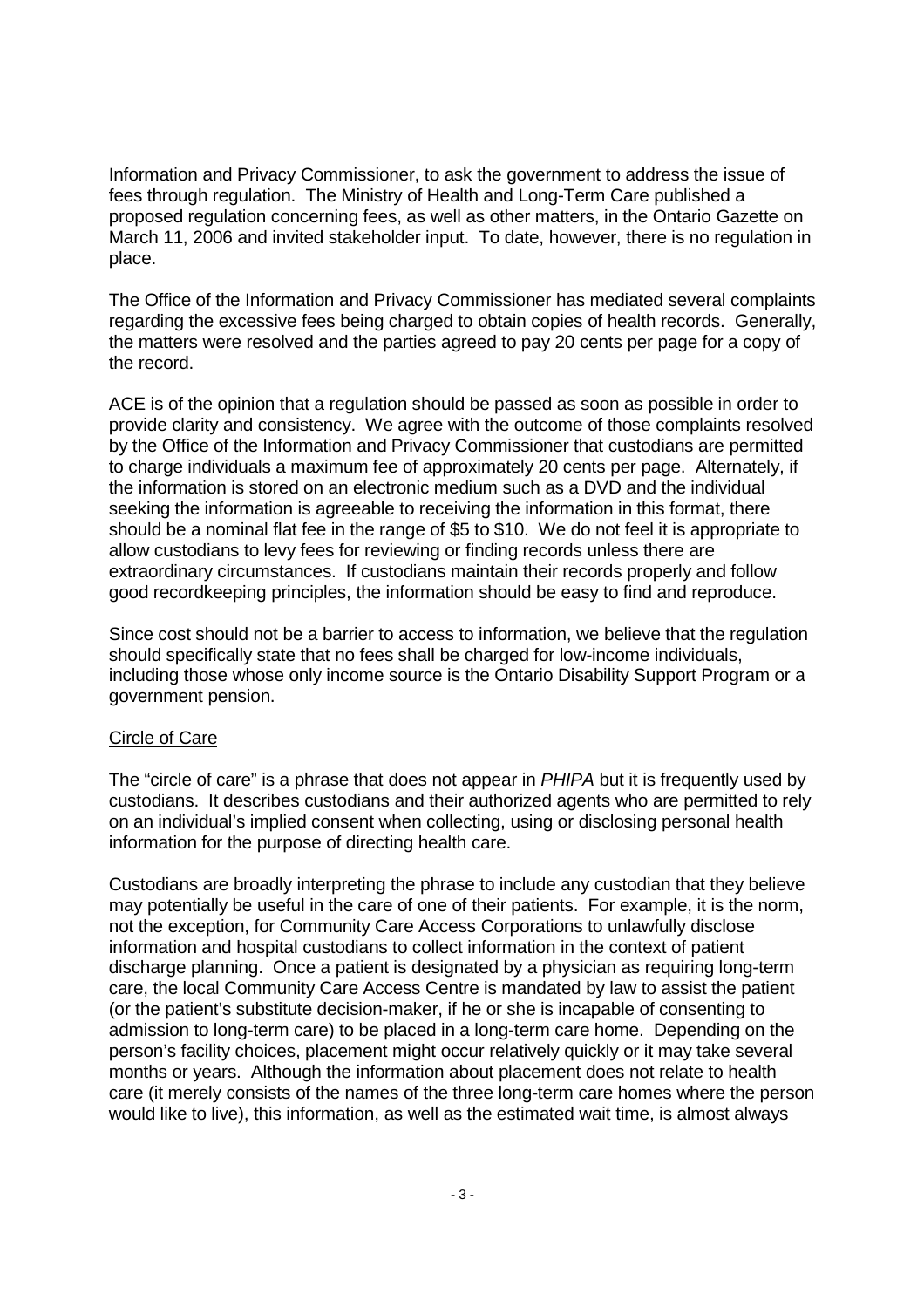disclosed to hospital custodians. Once hospital staff becomes aware of a potential delay, they routinely exert pressure on the patient to move to a home with a shorter waiting list although it may not be in his or her best interests – they want the patient to leave as quickly as possible because they do not want him or her to take up an acute hospital bed. It needs to be emphasized that one of the reasons why Community Care Access Centres, and not hospitals, are lawfully required to handle discharge planning to long-term care is because they are advocating for the patient whereas the hospital is acting in its own interests. ACE believes custodians should be made aware of the fact that the patient and the Community Care Access Centre have completed the placement application; however we do not believe hospital custodians need to know the homes or the length of the waiting lists to which the patient is seeking admission pending placement.

In light of the ambiguity and the ensuing misapplication of this phrase, ACE is of the opinion that the legislation should be amended to include a precise definition of the circle of care.

#### Access Requests

Once a person makes a request to access his or her information, the custodian must respond within thirty days of receiving the request. The custodian may extend the time period up to an additional thirty days if they notify the person of the extension within the initial thirty day period.

The response times for access requests in PHIPA represents a significant change from the now repealed provisions in the Long-Term Care Act, 1994 which required facilities to respond to a person's request for access within seven days. As previously pointed out in this submission, it should be easy to find and produce records if the custodian abides by good recordkeeping principles. Thus, custodians should not be permitted such lengthy timeframes to produce information.

Another problem faced by our clients relates to the comprehensiveness of records of personal health information. If a patient in a hospital or a resident of a long-term care home requests access to their information, they might not necessarily receive the entire record. For instance, a person may only be given the notes created by the physicians and nurses but not those from the occupational therapist, social worker of pharmacist. Moreover, there are frequently additional difficulties if custodians use electronic records. A person may only receive the paper chart and not be aware that electronic records exist. The onus, consequently, is on the person requesting the information to ask the right questions to ensure the records are complete.

Substitute decision-makers who are authorized to make decisions about treatment, longterm care admission or personal assistance services pursuant to the Health Care Consent Act are often given erroneous information about their ability to access the individual's record. They may be informed that they are not allowed to access the individual's personal health information although they need this information in order to make properly informed decisions. Alternatively, they may be told that they can access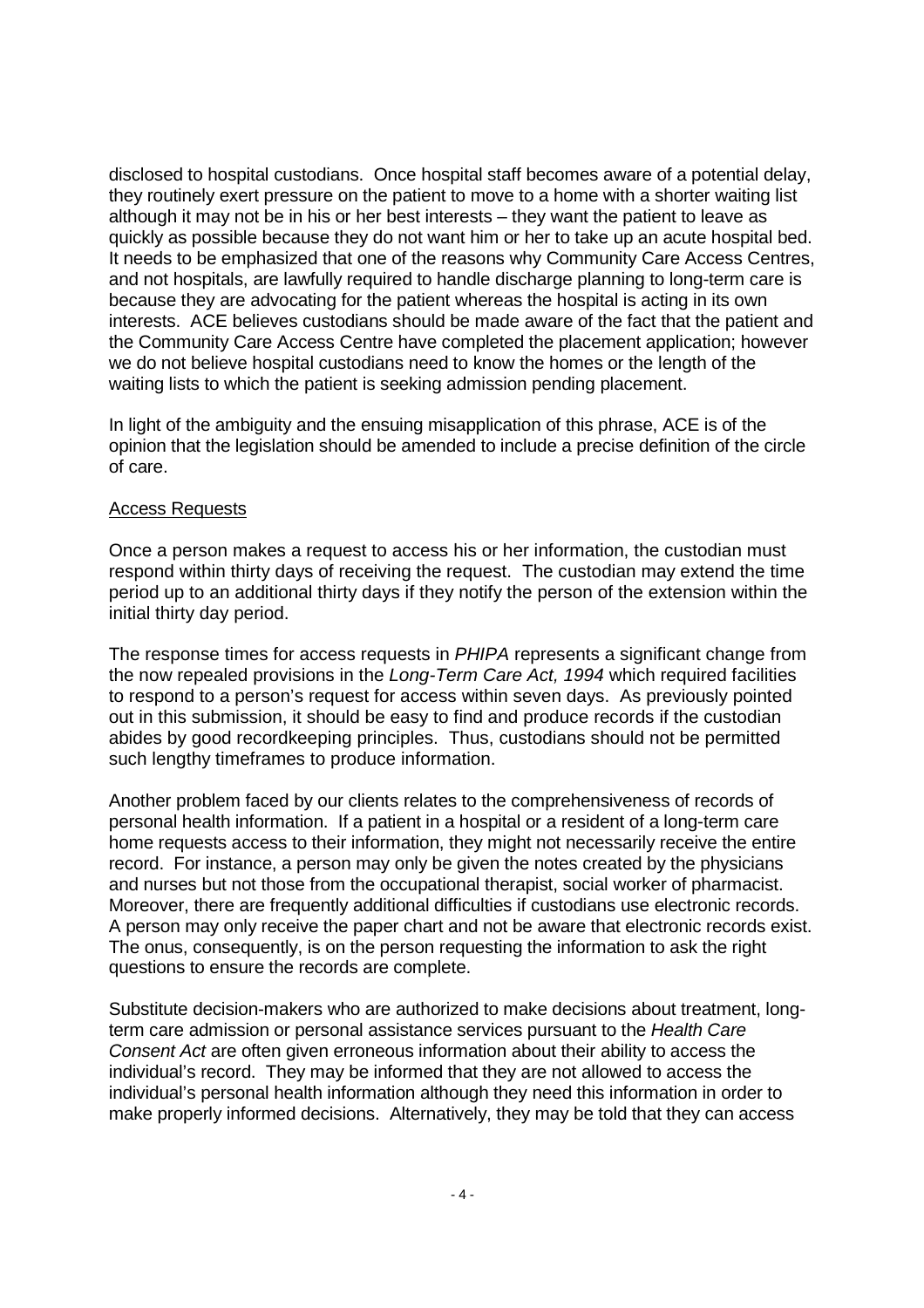the information (see the chart), but not have copies, or vice versa, that they cannot view the chart, only ask for copies. ACE surmises that some custodians believe that the information can only be disclosed if individuals not only have a substitute decision-maker under the Health Care Consent Act but have also been found to be incapable to consent to the release of information under PHIPA. Accordingly, ACE recommends that PHIPA be amended to explicitly state that substitute decision-makers can access and obtain copies of records of personal health information if it is ancillary to their decision-making authority under the Health Care Consent Act even if the individual is capable of consenting to the collection, use or disclosure of information.

#### Complaints to the Ministry of Health and Long-Term Care

The issue of complaints to the Ministry of Health and Long-Term Care about long-term care facilities is currently not covered by PHIPA. Complaints made by residents or their substitute decision-makers are investigated by compliance advisors but they are provided scant information respecting the process or details about the outcome of the investigation. It is a little known fact for both individuals and staff at long-term care homes that complainants may request copies of the compliance advisor's investigatory report by making a freedom of information request pursuant to the Freedom of Information and Protection of Privacy Act.

ACE believes that the compliance advisor's report should be automatically made available to the complainant, especially where the complaint pertains to health care issues (e.g., inappropriate medical care or feeding). It should only be in exceptional circumstances that the report is not provided and, if necessary, information relating to third parties redacted. Therefore, ACE recommends that changes be made to PHIPA because the information is directly relevant to the complainant's health care and a lack of information undermines confidence in the long-term care home system.

#### Rights Advice versus Rights Information

Rights advice is the process where an individual is informed of their rights by a rights adviser when their legal status has changed. The rights adviser cannot be a person involved in the direct clinical care of the person to whom the rights advice is given. There are currently eight mandatory rights advice situations, most of which only affect patients in psychiatric facilities. The rights adviser has the responsibility to explain the significance of the legal situation to the individual and, if requested to do so, assist that person to apply for a hearing to challenge the finding before the Consent and Capacity Board, obtain a lawyer, and apply for financial assistance from Legal Aid Ontario. Rights advice is viewed as a legal protection for individuals.

Currently, the law does not provide for mandatory rights advice to individuals found incapable of consenting to the collection, use or disclosure of personal health information if they are not a patient in a psychiatric facility. For persons deemed to be incapable outside a psychiatric facility, they are not afforded rights advice but rights information – custodians have an obligation to provide information to the incapable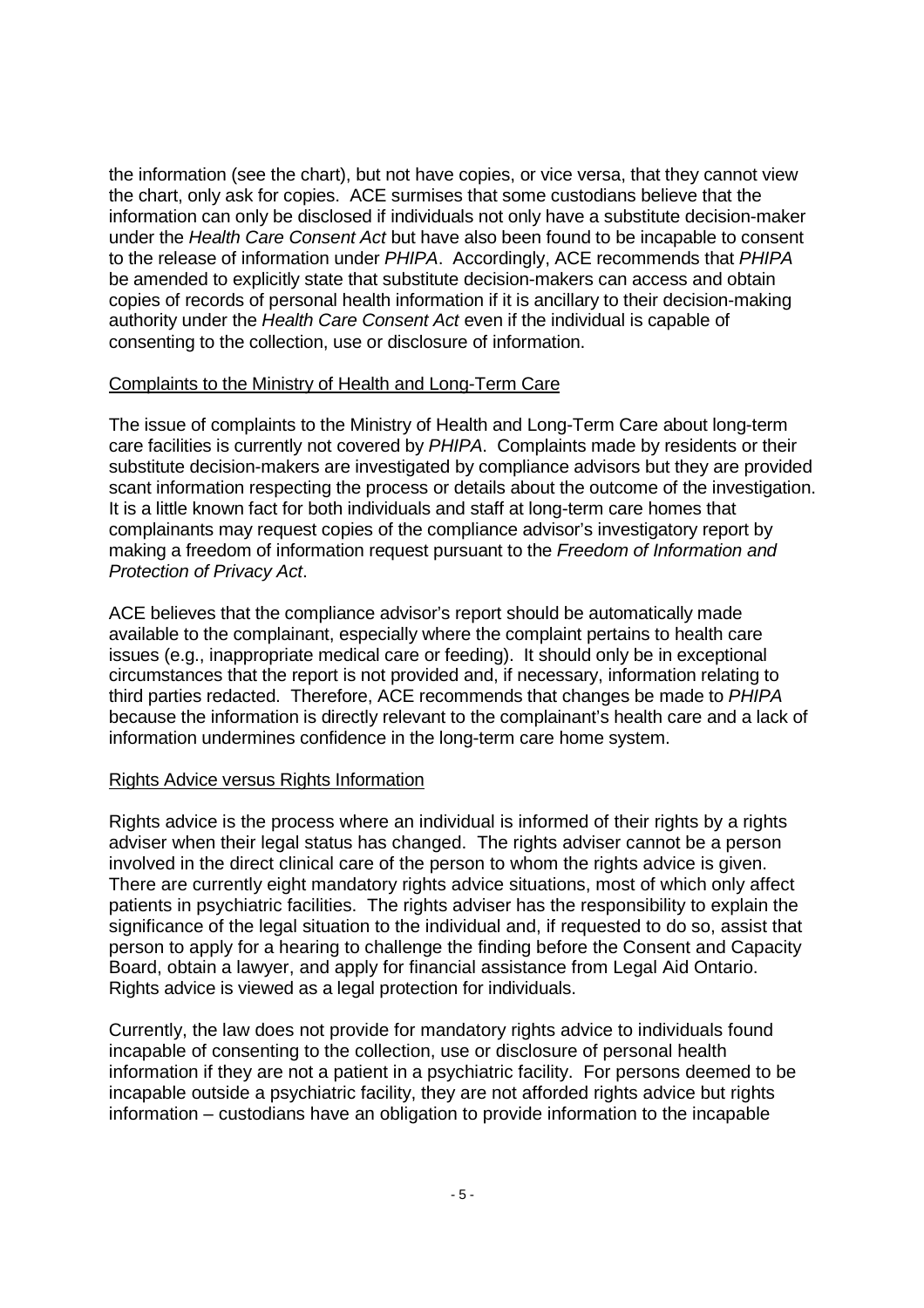person about the consequences of the determination of incapacity, including any prescribed information, but only if it is "reasonable in the circumstances." To date, there are no regulations about the information that must be provided by custodians.

Unfortunately, in ACE's opinion, many custodians fail to provide rights information. As a result, individuals are unaware of their statutory rights and the procedures necessary to exercise these rights. We encourage the Committee to evaluate the benefits of amending the legislation to require mandatory rights advice for all individuals, regardless of location, who are found incapable of consenting to the collection, use or disclosure of personal health information. At a minimum, the phrase "reasonable in the circumstances" should be removed as it is extremely subjective.

# Applications to the Consent and Capacity Board

If a custodian determines an individual is incapable of consenting to the collection, use or disclosure of personal health information, PHIPA says he or she may apply to the Consent and Capacity Board for a review of the finding. However, this right is not extended to individuals who already have been found treatment incapable and have a substitute decision-maker under the Health Care Consent Act where a decision about the collection, use or disclosure of information on behalf of the patient is necessary for, or ancillary to, a decision that a substitute decision-maker is authorized to make under that legislation.

ACE believes that all individuals should be able to challenge a finding of incapacity to the Board, not just those who do not have a substitute decision-maker. As the issues respecting treatment and information are separate and distinct, every individual should have a right of review.

Where a custodian is of the opinion that a substitute decision-maker has not complied with the factors to be considered for giving, withholding or withdrawing consent, he or she may apply to the Board for a determination as to whether the substitute decision-maker is acting in compliance with the legislation.

Regrettably, there is no opportunity for the incapable person to make such an application to the Board. ACE believes the legislation should be amended to permit the incapable person or any other individual acting on behalf of the incapable person to apply to the **Board** 

#### Fundraising

PHIPA permits a custodian to assume an individual's implied consent to use and disclose the individual's name and specified contact information for the purpose of fundraising activities unless the individual has expressly withheld or withdrawn the consent.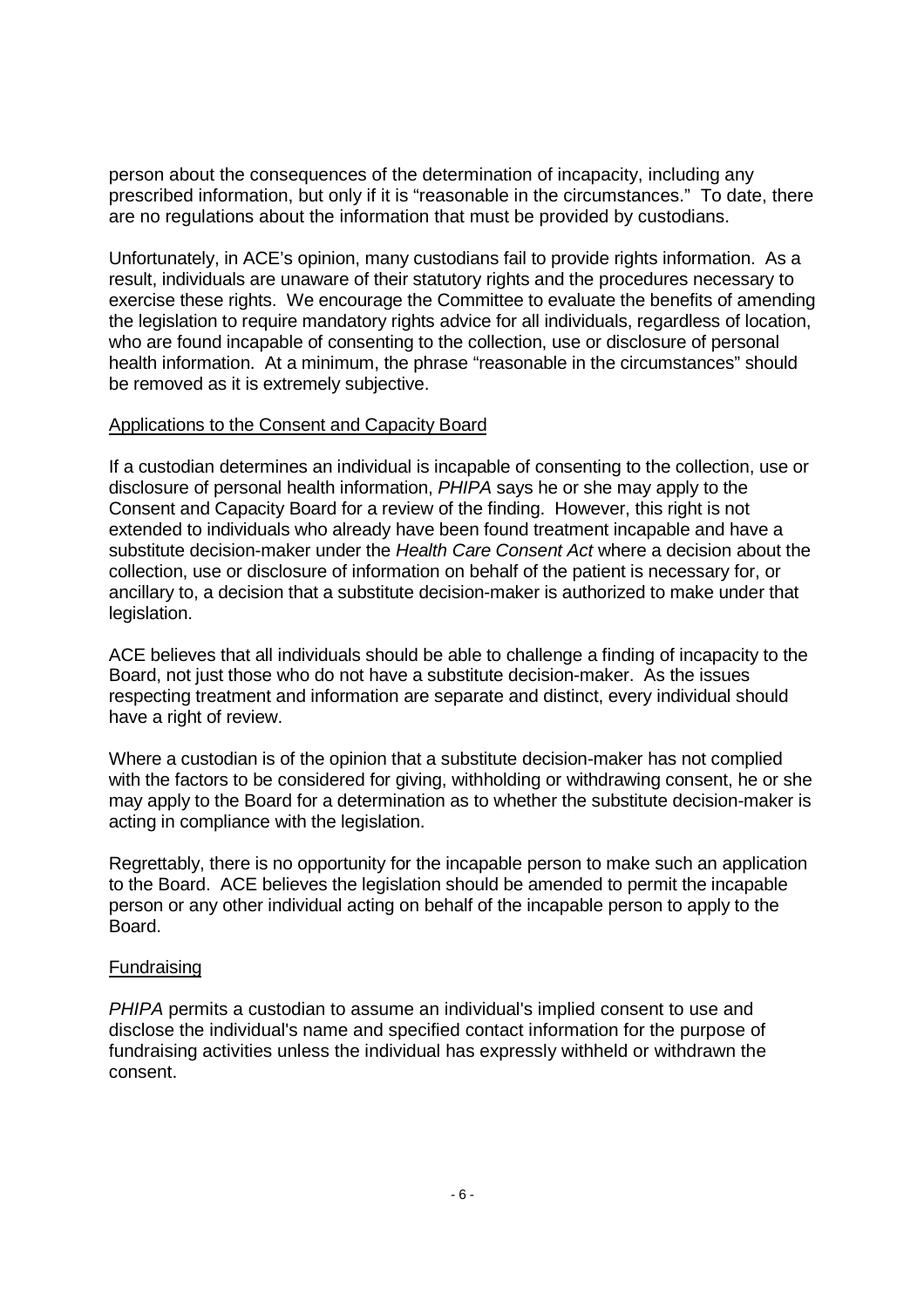ACE has had several clients who have complained to us that hospitals have provided their information to fundraisers despite the fact that the subject was never broached with them. It appears as if the concept of implied consent is being applied very loosely so as to vitiate proper consent. We believe that the onus should not be on the individual to know and advise the custodian that he or she does not want information shared with fundraisers. Instead, there should be a positive obligation on the custodian to specifically ask the individual if his or her information may be shared, whom it may be shared with and for what time period. Moreover, if the individual chooses to disclose their information to a fundraiser, he or she should be advised that consent may be withdrawn at any time.

# Deceased Individuals

It has been ACE's experience that the statutory provisions pertaining to deceased individuals are not well understood.

PHIPA stipulates that where an individual has died, the estate trustee or the "person who assumed responsibility" for the administration of the estate if the estate does not have an estate trustee, may consent to the collection, use or disclosure of personal health information on behalf of the individual. Custodians, particularly those at longterm care facilities, are often unsure as to who is a "person who has assumed responsibility." ACE is of the opinion that this phrase should be statutorily defined so that if a person is able to provide some proof as to their role, they will be considered a person who has assumed responsibility.

The statute also permits custodians to disclose information about an individual who is or is reasonably suspected to be deceased for the purposes of identifying the individual or informing any person whom it is reasonable to inform in the circumstances. However, our clients have advised us that they are not receiving information to which they are entitled. This is of particular concern in those circumstances where there are potential liability issues with respect to the actions of the custodians.

#### Prosecution for Offences

A person or corporation can potentially be liable for a multitude of offences pursuant to PHIPA. The maximum fine for a conviction is \$50,000 for a person and \$250,000 for a corporation. However, the relevant provisions set a high threshold for conviction; actions must be either wilful and/or the legislation must be knowingly contravened.

The Attorney General of Ontario is responsible for authorizing and prosecuting offences but there is no separate enforcement official with a budget directed specifically at enforcement of PHIPA violations. To date, there have been no prosecutions under the legislation.

While ACE is supportive of the strict penalties contained in the legislation for offences, it is concerned about the high threshold for conviction. It is reasonable to hypothesize that